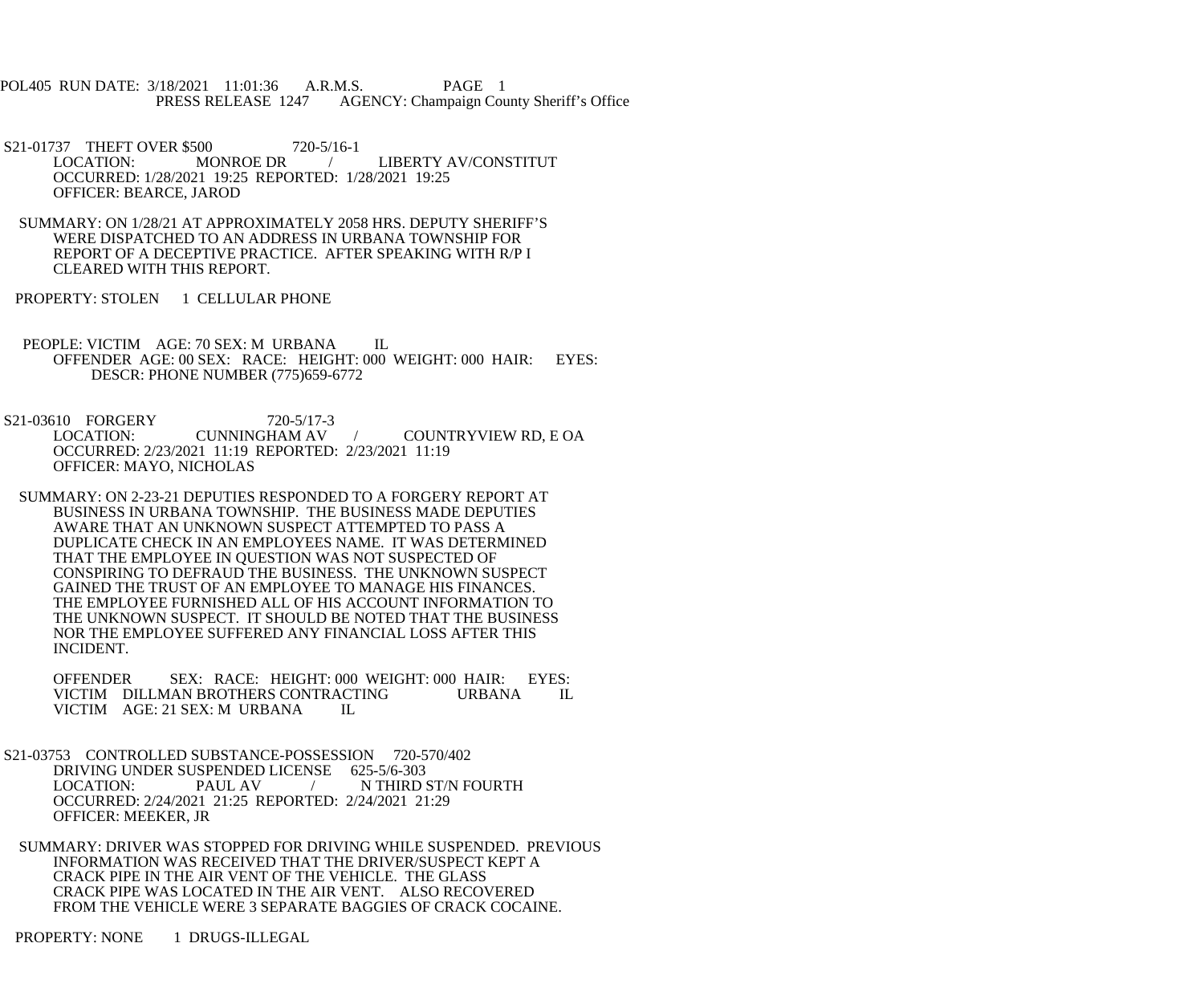POL405 RUN DATE: 3/18/2021 11:01:36 A.R.M.S. PAGE 2 PRESS RELEASE 1247 AGENCY: Champaign County Sheriff's Office

PEOPLE: VICTIM SOCIETY

ARRESTS: PETERSON KEVIN J AGE: 57 SEX: M 1305 CHRISTOPHER APT 4 URBANA IL CHARGE: CONTROLLED SUBSTANCE-POSSESSION 720-570/402 CONTROLLED SUBSTANCE-POSS CHARGE: CONTROLLED SUBSTANCE-POSSESSION<br>AT: 300 BLK PAUL AVE BY: MEEKER, JR AT: 300 BLK PAUL AVE BY:<br>PETERSON KEVIN J AGE: 57 SEX: M 1305 CHRISTOPHER APT 4 URBANA IL<br>ED LICENSE 625-5/6-303 DRIVING UNDER SUSPENDED L CHARGE: DRIVING UNDER SUSPENDED LICENSE<br>AT: 300 BLK PAUL AVE BY: MEEKER, JR AT: 300 BLK PAUL AVE

S21-03757 RECOVERED STOLEN VEHICLE CONSPIRE<br>LOCATION: COTTONWOOD RD N / 174 COTTONWOOD RD N / OCCURRED: 2/25/2021 0:34 REPORTED: 2/25/2021 0:34 OFFICER: WELDON, MATTHEW

 SUMMARY: DISPATCHED TO AN OVERPASS LOCATED IN URBANA TOWNSHIP REGARDING A SINGLE VEHICLE ACCIDENT. THE VEHICLE SUSTAINED MINOR DAMAGE AND WAS FOUND UNOCCUPIED ON THE ROADWAY. CONTACT WAS MADE WITH THE REGISTERED OWNER IN URBANA WHO ADVISED THE VEHICLE WAS RECENTLY STOLEN. URBANA PD WAS NOTIFIED OF THE STOLEN VEHICLE AND COMPLETED THEIR OWN REPORT AND INTERVIEW OF THE VICTIM.

PROPERTY: STOLEN 1 AUTO<br>COLOR: DBL/2 2014 MAKE: CHEV MODEL: MAL BODY: 4D LIC#: IL CA47181

 OFFENDER SEX: RACE: HEIGHT: 000 WEIGHT: 000 HAIR: EYES: VICTIM AGE: 29 SEX: M URBANA IL

 S21-03760 BURGLARY RESIDENTIAL 720-5/19-3 LOCATION: 00 BLOCK OF TROUT VALLEY RD CHAMPAIGN TOWNSHIP OCCURRED: 2/25/2021 3:21 REPORTED: 2/25/2021 5:00 OFFICER: JAMES, ALEXANDER

 SUMMARY: ON 02/25/21 AT APPROXIMATELY 0500 HOURS, CHAMPAIGN COUNTY DEPUTIES WERE DISPATCHED TO AN ADDRESS IN CHAMPAIGN TOWNSHIP FOR A CHECK BUILDING CALL. UPON INVESTIGATION, IT WAS DISCOVERED THAT A SUBJECT ENTERED A RESIDENCE AND STOLE AN ITEM.

 OFFENDER AGE: 00 SEX: M RACE: B HEIGHT: 000 WEIGHT: 000 HAIR: EYES: DESCR: GRY AND BLK NIKE JACKET, BLK HAT, PINK FACE MASK<br>IM AGE: 40 SEX: M. CHAMPAIGN II VICTIM AGE: 40 SEX: M CHAMPAIGN

S21-03840 BURGLARY FROM MOTOR VEHICLE 720-5/19-1<br>LOCATION: 900 BLOCK OF WESLEY AV SAVOY LOCATION: 900 BLOCK OF WESLEY AV OCCURRED: 2/24/2021 19:00 REPORTED: 2/25/2021 5:28 OFFICER: BEASLEY, CHAD

SUMMARY: ON 02-25-21, I TOOK A PHONE REPORT OF A VEHICLE BURGLARY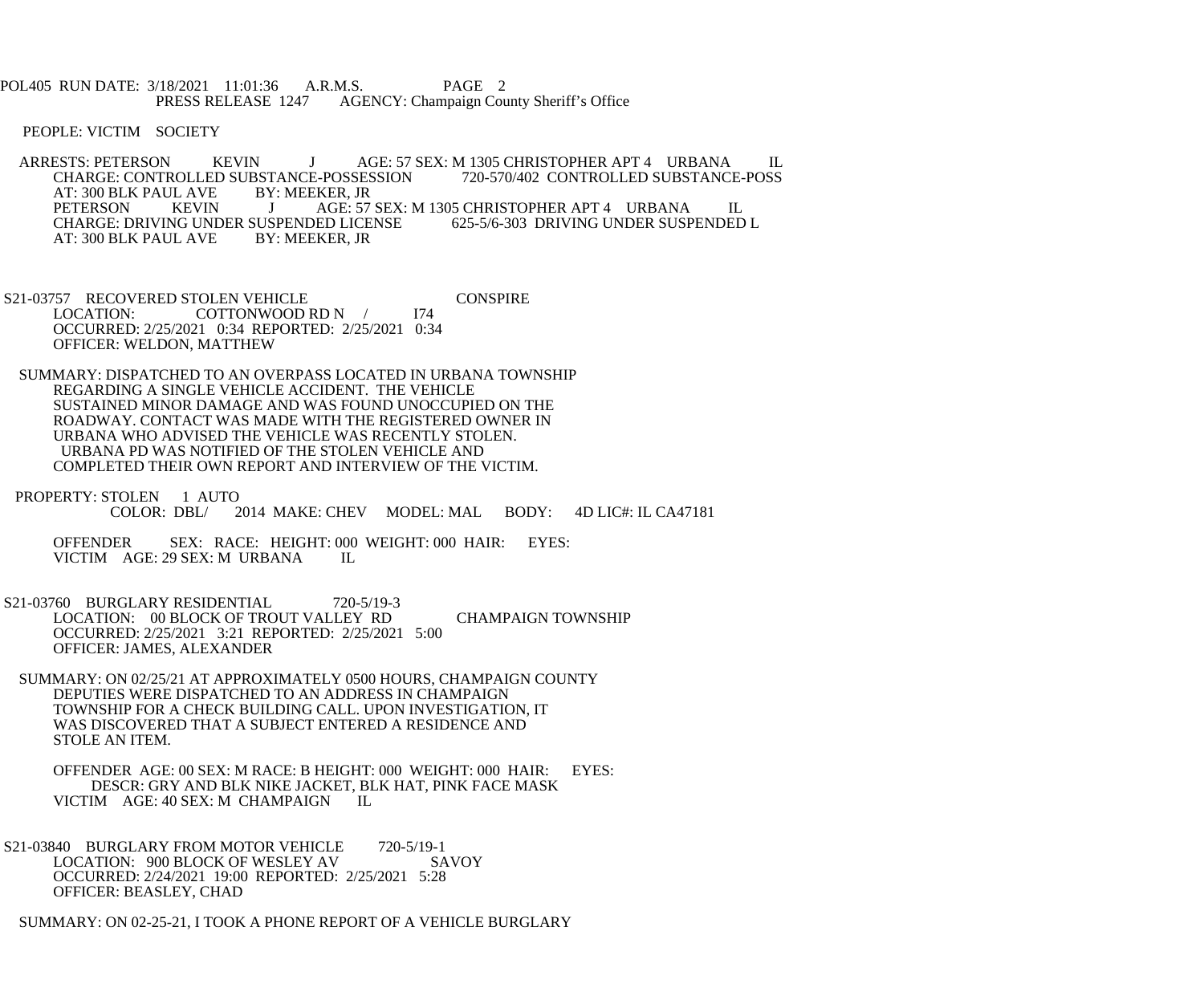POL405 RUN DATE: 3/18/2021 11:01:36 A.R.M.S. PAGE 3<br>PRESS RELEASE 1247 AGENCY: Champaign Cou AGENCY: Champaign County Sheriff's Office THAT OCCURRED IN SAVOY BETWEEN 02-24-21 (1900HRS) AND 02- 25-21 (0528HRS). UNKNOWN SUSPECT(S) ENTERED THE VICTIMS UNLOCKED CAR, RUMMAGING THRU THE VEHICLE AND STEALING \$2. 00 WORTH OF CHANGE. NO DAMAGE AND NOTHING ELSE TAKEN.

PROPERTY: STOLEN 2 CURRENCY-NOT CHECKS/BOND

 OFFENDER SEX: RACE: HEIGHT: 000 WEIGHT: 000 HAIR: EYES: VICTIM AGE: 40 SEX: M SAVOY IL

S21-03763 BATTERY-DOMESTIC 720-5/12-3.2<br>LOCATION: PARKVIEW LN / E CURTIS RD LOCATION: PARKVIEW LN / OCCURRED: 2/25/2021 6:01 REPORTED: 2/25/2021 6:01 OFFICER: REIFSTECK, JONATHAN

 SUMMARY: DISPATCHED TO A DOMESTIC BETWEEN TWO ROOMMATES WHO ARE ALSO IN A DATING RELATIONSHIP. THERE WERE NO INJURIES. NO ARREST(S) WERE MADE DUE TO CONFLICTING STATEMENTS AND LACK OF PHYSICAL EVIDENCE. THE SUBJECTS WERE SEPARATED FOR THE REMAINDER OF THE DAY.

 OFFENDER AGE: 55 SEX: M VICTIM AGE: 46 SEX: F SAVOY IL

S21-03774 IMPROPER LANE USAGE 625-5/11-709 ASSIST OTHER POLICE DEPT<br>LOCATION: HIGH CROSS LOCATION: HIGH CROSS / TATMAN CT OCCURRED: 2/25/2021 8:17 REPORTED: 2/25/2021 8:17 OFFICER: CHRISTENSEN, CORY

 SUMMARY: TRAFFIC STOP INITIATED PURSUANT TO AN IVC VIOLATION IN URBANA IL. DURING THE COURSE OF THE TRAFFIC STOP, I LEARNED THAT A WANTED SUBJECT IN REGARD TO A URBANA PD INVESTIGATION WAS CURRENTLY AT THE VEHICLE'S OCCUPANT'S MOBILE HOME. THE DRIVER WAS ISSUED A WRITTEN WARNING AND I TRAVELED TO THE OCCUPANT'S MOBILE HOME WHERE I ASSISTED UPD AS THEY MADE CONTACT AND PLACED THE WANTED SUBJECT UNDER ARREST.

 PEOPLE: VICTIM SOCIETY OFFENDER AGE: 50 SEX: M OFFENDER AGE: 27 SEX: M

S21-03847 DECEPTIVE PRACTICES 720-5/17-1 CONSPIRE<br>THEFT OVER \$500 720-5/16-1 CONSPIRE THEFT OVER \$500 720-<br>LOCATION: PRESTON ST / DENTON DR/BRADFORD A OCCURRED: 2/25/2021 16:53 REPORTED: 2/25/2021 18:47 OFFICER: WELDON, MATTHEW

 SUMMARY: DISPATCHED TO A SAVOY ADDRESS IN REFERENCE TO A REPORT OF DECEPTIVE PRACTICE. THE REPORTING PERSON ADVISED THEY HAD RECEIVED A PHONE CALL FROM A SUSPECT CLAIMING TO WORK FOR